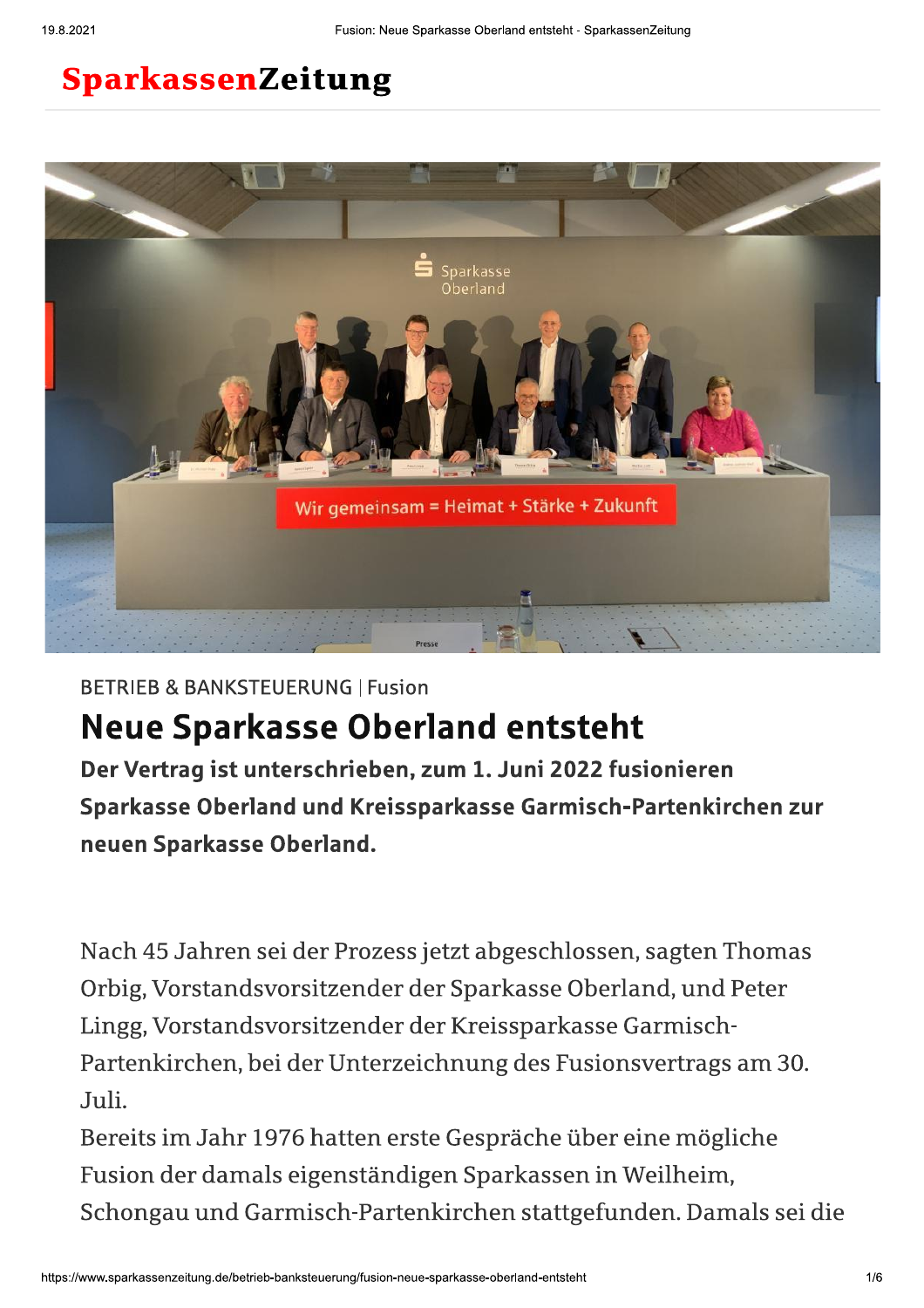Zeit für diese Vereinigung noch nicht reif gewesen, teilt die Sparkasse Oberland mit.

Der Zusammenschluss beende auch die Trennung der Sparkassen auf Landkreisebene. Eine Gebietsreform ordnete 1976 den Landkreis Garmisch-Partenkirchen neu. Der Großraum Murnau kam damals zwar zum Landkreis hinzu, nicht aber zum Geschäftsgebiet der Kreissparkasse Garmisch-Partenkirchen, so dass alle Geschäftsstellen im Raum Murnau zur Sparkasse Weilheim und seit 2017 zur Sparkasse Oberland gehörten. Künftig sei das Geschäftsgebiet nicht länger geteilt, so die Verwaltungsratsvorsitzenden beider Häuser.

### Größeres Haus mit besserer Kostenstruktur

Trotz ordentlicher Ertragslage und sehr guter Eigenkapitalausstattung sähen beide Häuser zudem wachsende Herausforderungen. Die zunehmende Regulierung führe zu höheren Kosten. Auch wegen der Digitalisierung seien mehr spezialisierte Mitarbeiter erforderlich. In einem größeren Haus sei all das wirtschaftlicher möglich. Auch die Kosten für Rechnungswesen, Controlling, Interne Revision, Organisation und Zahlungsverkehr

fielen künftig nur noch einmal an.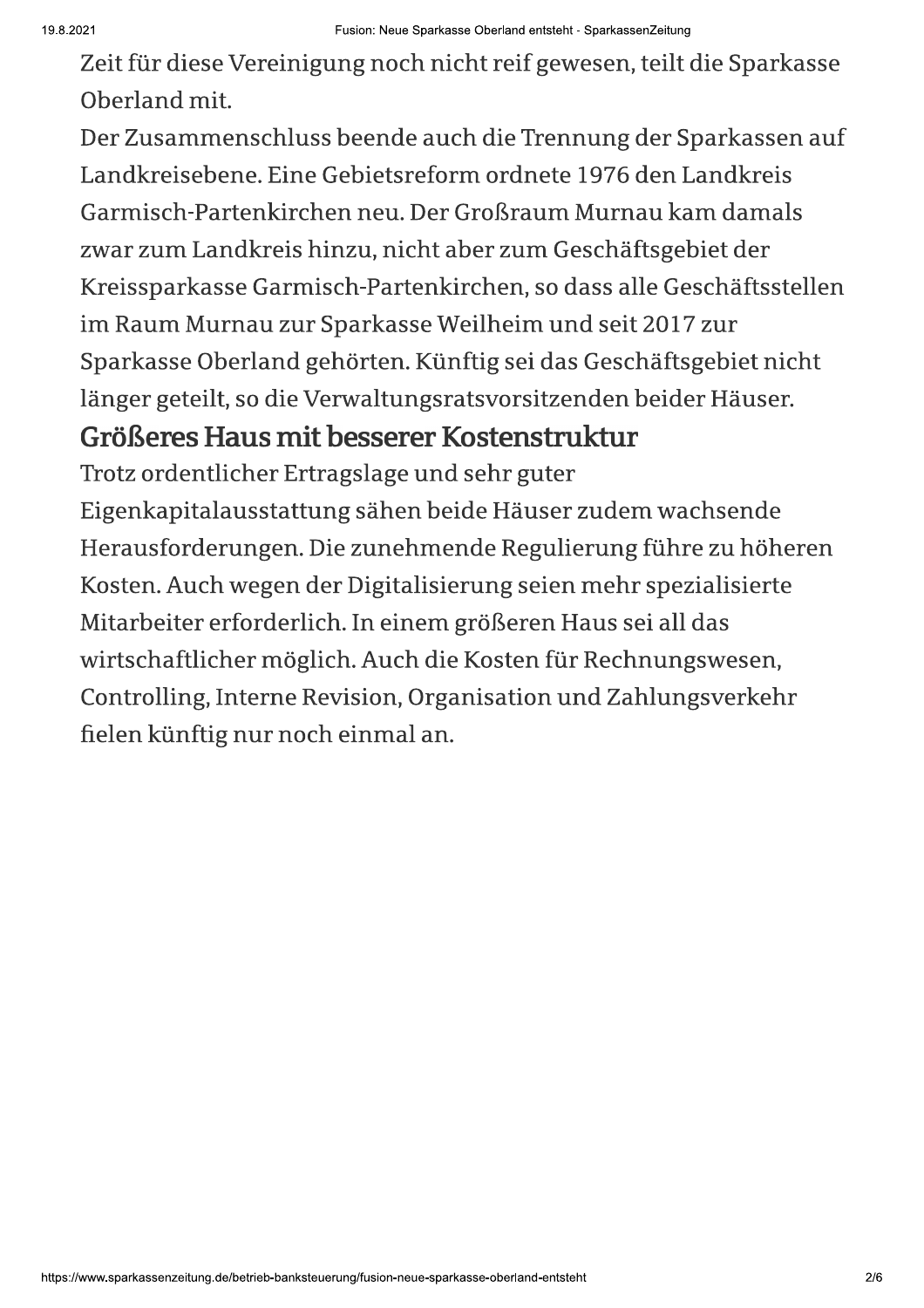

© Sparkasse

Der künftige Gesamtvorstand der fusionierten Sparkasse Oberland (von links): Markus Lanz, Michael Müller, Thomas Orbig, Peter Lingg, Michael Lautenbacher

Vor allem stärke die Fusion das Geschäftsmodell, die Potenziale im größeren Geschäftsgebiet könnten künftig effizienter ausgeschöpft werden. Die neue Sparkasse Oberland werde "viel besser in der Lage sein, auch größere Kreditnachfragen selbst zu finanzieren sowie die Umsetzung von Spezialthemen voranzutreiben". Die neue Größe biete viele Chancen und vergrößere die Handlungsfähigkeit. Auch die neue Sparkasse Oberland werde sich durch Nähe, Vertrauen, Leistung und Engagement auszeichnen.

Professor Ulrich Reuter, Präsident des Sparkassenverbands Bayern, teilt mit, mit der Unterzeichnung des Fusionsvertrags sei ein entscheidender Schritt in die gemeinsame Zukunft getan: "Hier wird ein wichtiger Schritt unternommen, um die Region auch in der kommenden Zeit umfassend und kompetent in allen Finanzfragen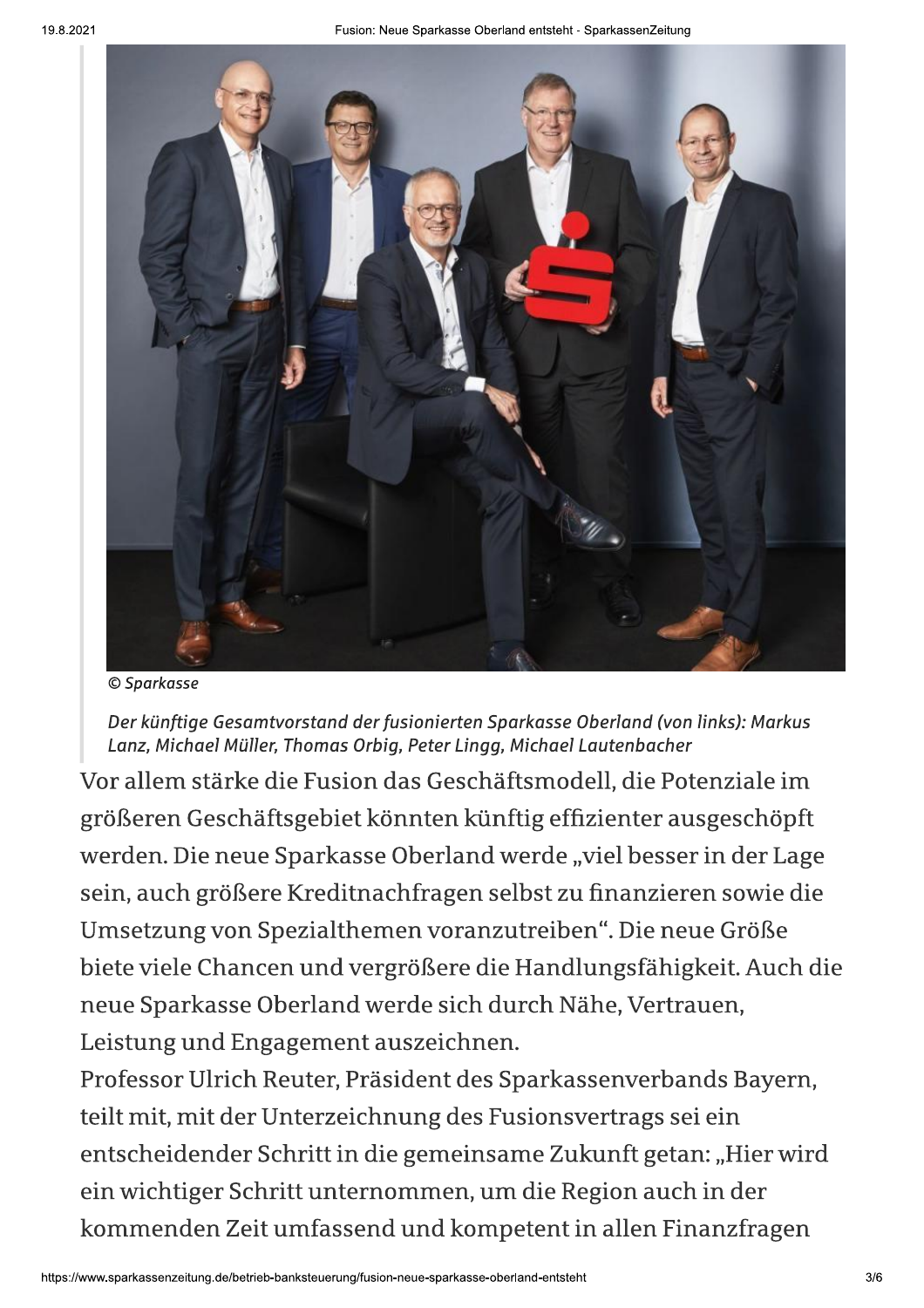begleiten zu können. Diese grundlegende, zukunftsweisende Entscheidung der kommunalen Träger und der Entscheider für die beiden Sparkassen zeugt daher ebenso von gesunder Einschätzung der aktuellen Lage für Kreditinstitute wie von Weitblick in die kommende Entwicklung der Bankenbranche. Hier entsteht eine leistungsstarke Sparkasse, von der die Kunden sehr breit profitieren werden", so Reuter.



© SVB

"Hier entsteht eine leistungsstarke Sparkasse, von der die Kunden sehr breit profitieren werden", sagt Professor Ulrich Reuter, Präsident des Sparkassenverbands Bayern.

Das künftige Geschäftsgebiet der Sparkasse Oberland reicht vom Ammersee bis zur Zugspitze. Mit 45 Geschäftsstellen, 715 Mitarbeitern und 55 Azubis wird das Institut zu den größeren Sparkassen in Bayern zählen. Mit einer Eigenkapitalausstattung von mehr als 500 Millionen Euro und einer Bilanzsumme von 4,46 Milliarden Euro gehört das neue Haus im Ranking der bayerischen Sparkassen zum ersten Drittel. Schon bis zum Fusionstermin werde die Bilanzsumme von fünf Milliarden Euro wahrscheinlich überschritten, so die Sparkasse Oberland.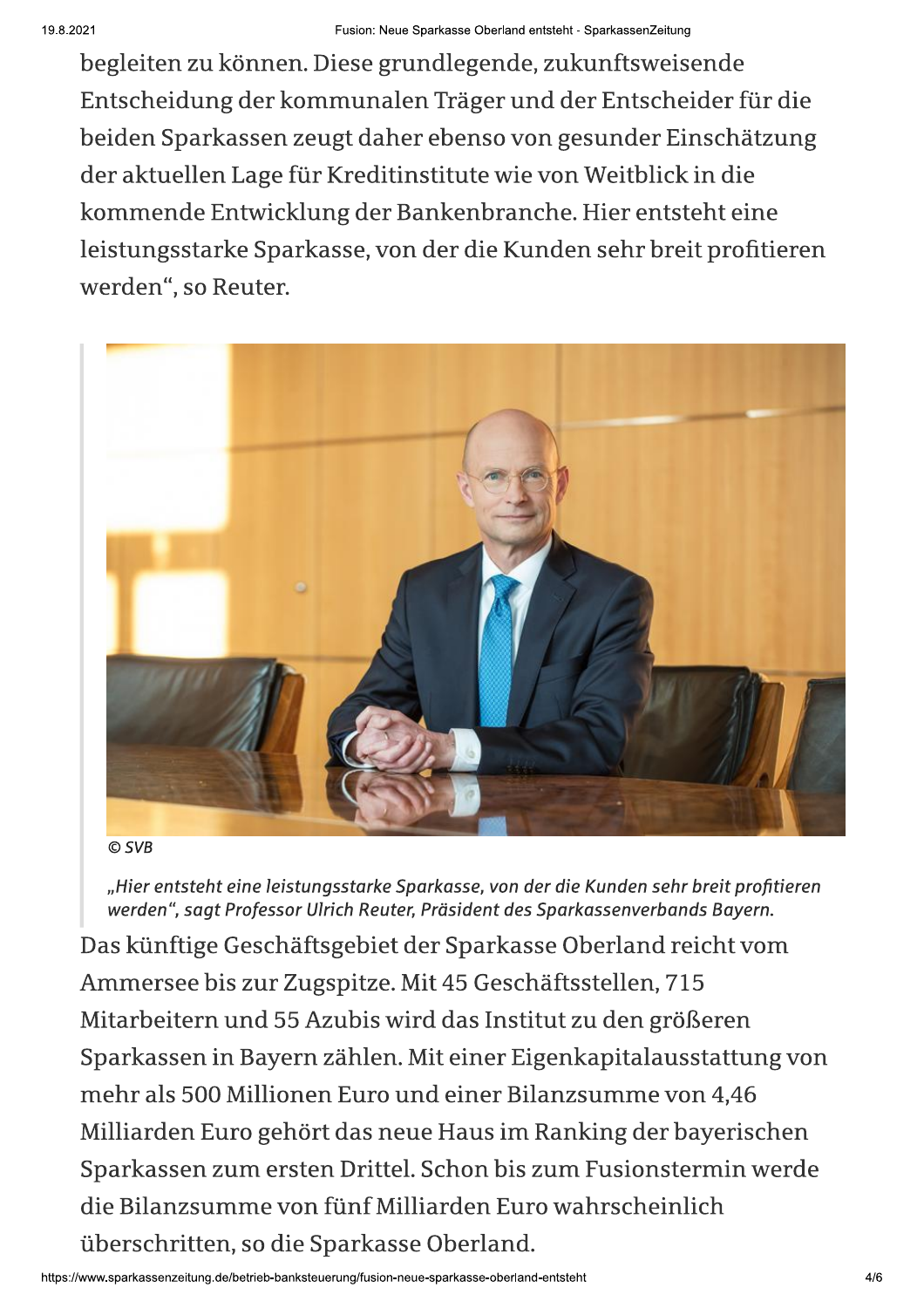Der Zusammenschluss unterstreiche die Marktführerschaft der Sparkassen in den Landkreisen Weilheim-Schongau und Garmisch-Partenkirchen. Bereits heute vertrauten fast 140.000 Kunden den Leistungen beider Sparkassen. Die Steuerzahlungen des neuen Hauses werde mehr als fünf Millionen Euro betragen.

# Orbig: Alle werden gebraucht, keine fusionsbedingten Kündigungen

Die kommunalen Träger und die Vorstände beider Häuser haben bei den Verhandlungen laut Pressebericht vor allem über Kreditversorgung, die wirtschaftliche Gesamtsituation sowie den Erhalt personenbesetzter Geschäftsstellen und der Arbeitsplätze gesprochen. Nach fairen Gesprächen auf Augenhöhe stimmten die Mitglieder des Kreistags von Garmisch-Partenkirchen und der Sparkassenzweckverband der Sparkasse Oberland jeweils einstimmig der Fusion zu.

Thomas Orbig, Vorstandschef der Sparkasse Oberland: "Das wichtigste Gut, neben unseren Kunden, sind aber unsere Mitarbeiter. Wir möchten für sie Heimat sein und wollen, dass jede und jeder Einzelne Spaß und Freude an seiner Arbeit hat. Alle werden gebraucht, es wird keine fusionsbedingten Kündigungen geben - so ist es im Vereinigungsvertrag fixiert." Sicher werde es Veränderungen geben und an machen Stellen auch Verunsicherung, so Orbig. Diese Sorgen nehme der Vorstand ernst und werde, wo immer möglich, vertretbare Lösungen der Arbeitsplatzgestaltung finden. Bei der jetzigen Sparkasse Oberland sind 27,5 Prozent der Mitarbeiter älter als 55 Jahre, bei der Kreissparkasse Garmisch-Partenkirchen sogar 40 Prozent. Insofern könnten die geplanten Synergieeffekte in den kommenden Jahren ohne große Probleme umgesetzt werden. Direkt am Tag der Vertragsunterzeichnung Ende Juli habe es bereits eine Mitarbeiterveranstaltung in Garmisch-Partenkirchen gegeben. Über Videobotschaften auf der neu eingeführten S-Oberlandler-App sollen die kommenden Schritte des Fusionsprojekts bekanntgemacht